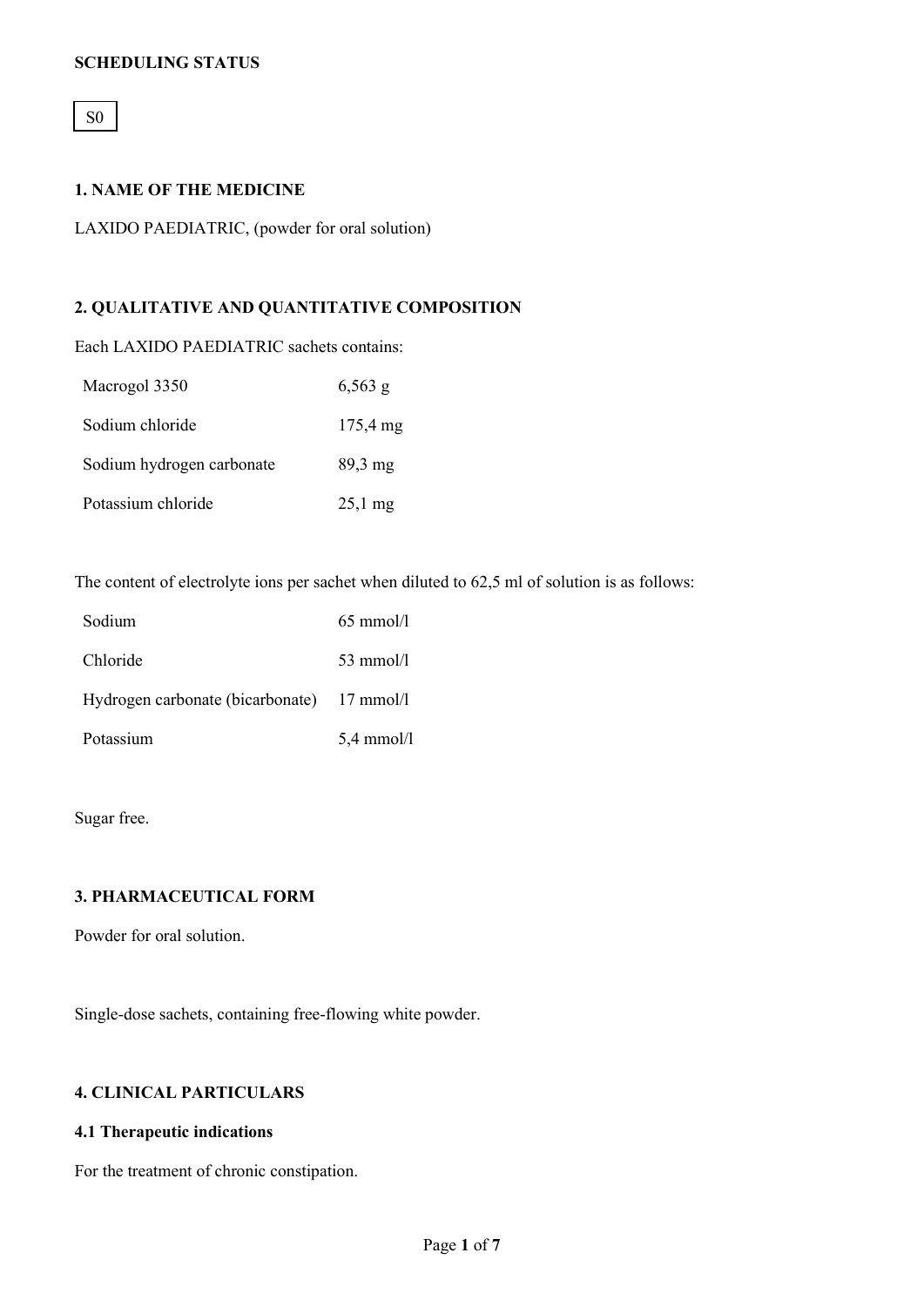# **4.2 Posology and method of administration**

# **Posology**

# *Chronic constipation:*

The usual starting dose is 1 sachet daily for children aged  $2 - 6$  years and 2 sachets a day in children aged  $7 - 11$ years. The dose should be adjusted up or down as required to produce regular soft stools. The maximum dose needed does not normally exceed 4 sachets a day.

LAXIDO PAEDIATRIC is not recommended for children below two years of age.

# **Special populations**

*Patients with impaired cardiovascular function:* There is no clinical data for this group of patients. *Patients with renal insufficiency:* There is no clinical data for this group of patients.

# **Method of administration**

Each sachet should be dissolved in approximately 62,5 ml (quarter of a glass) of water, to make a clear or slightly hazy solution. The correct number of sachets may be reconstituted in advance and kept covered and refrigerated for up to 24 hours. For example, 4 sachets can be made up into 250 ml of water.

# **4.3 Contraindications**

- Hypersensitivity to macrogol (PEG), sodium hydrogen carbonate, sodium chloride, or potassium chloride.
- Suspected intestinal perforation or obstruction due to a structural or functional disorder of the gut wall, ileus, and severe inflammatory conditions of the intestinal tract, such as Crohn's disease, ulcerative colitis and toxic megacolon.

# **4.4 Special warnings and precautions for use**

LAXIDO PAEDIATRIC should not be used in the presence of abdominal pain, nausea and vomiting.

LAXIDO PAEDIATRIC should not be used continuously. Frequent or prolonged use of laxatives may result in dependence and loss of normal bowel function.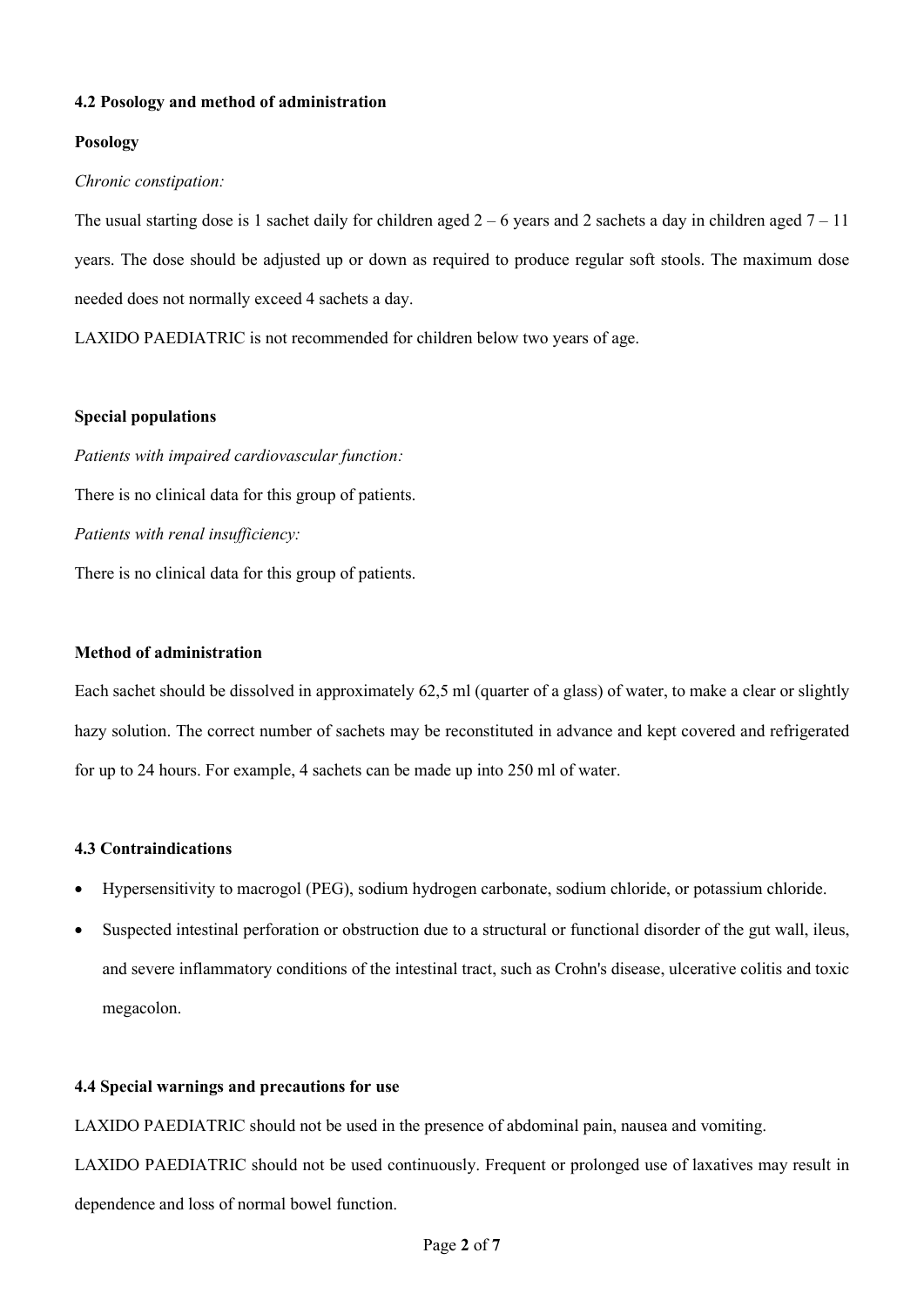If there is a sudden change in bowel habits that has persisted for a period greater than two weeks, a medical practitioner should be consulted. Rectal bleeding or failure to have a bowel movement after use of LAXIDO PAEDIATRIC may indicate a serious condition. LAXIDO PAEDIATRIC should be discontinued, and medical advice obtained.

The fluid content of LAXIDO PAEDIATRIC when re-constituted with water does not replace regular fluid intake and adequate fluid intake must be maintained.

If patients develop any symptoms indicating shifts of fluid/electrolytes (e.g., oedema, shortness of breath, increasing fatigue, dehydration and cardiac failure), LAXIDO PAEDIATRIC should be stopped immediately, electrolytes measured, and any abnormality should be treated appropriately.

The absorption of other medicines could transiently be reduced due to an increase in gastrointestinal transit rate induced by LAXIDO PAEDIATRIC (see section 4.5).

LAXIDO PAEDIATRIC contains 93,4 mg of sodium per sachet, equivalent to approximately 4,6 % of the recommended maximum daily intake of sodium for an adult.

#### **4.5 Interaction with other medicines and other forms of interaction**

Macrogol raises the solubility of medicines that are soluble in alcohol and relatively insoluble in water.

There is a possibility that the absorption of other medicines could be transiently reduced during use with LAXIDO PAEDIATRIC (see section 4.4). There have been reports of decreased efficacy with some concomitantly administered medicines, e.g., anti-epileptics.

#### **4.6 Fertility, pregnancy and lactation**

#### **Pregnancy**

Safety in pregnancy has not been established.

There are limited amount of data from the use of the LAXIDO formulation in pregnant women. Clinically, no effects during pregnancy are anticipated since systemic exposure to macrogol 3350 is negligible.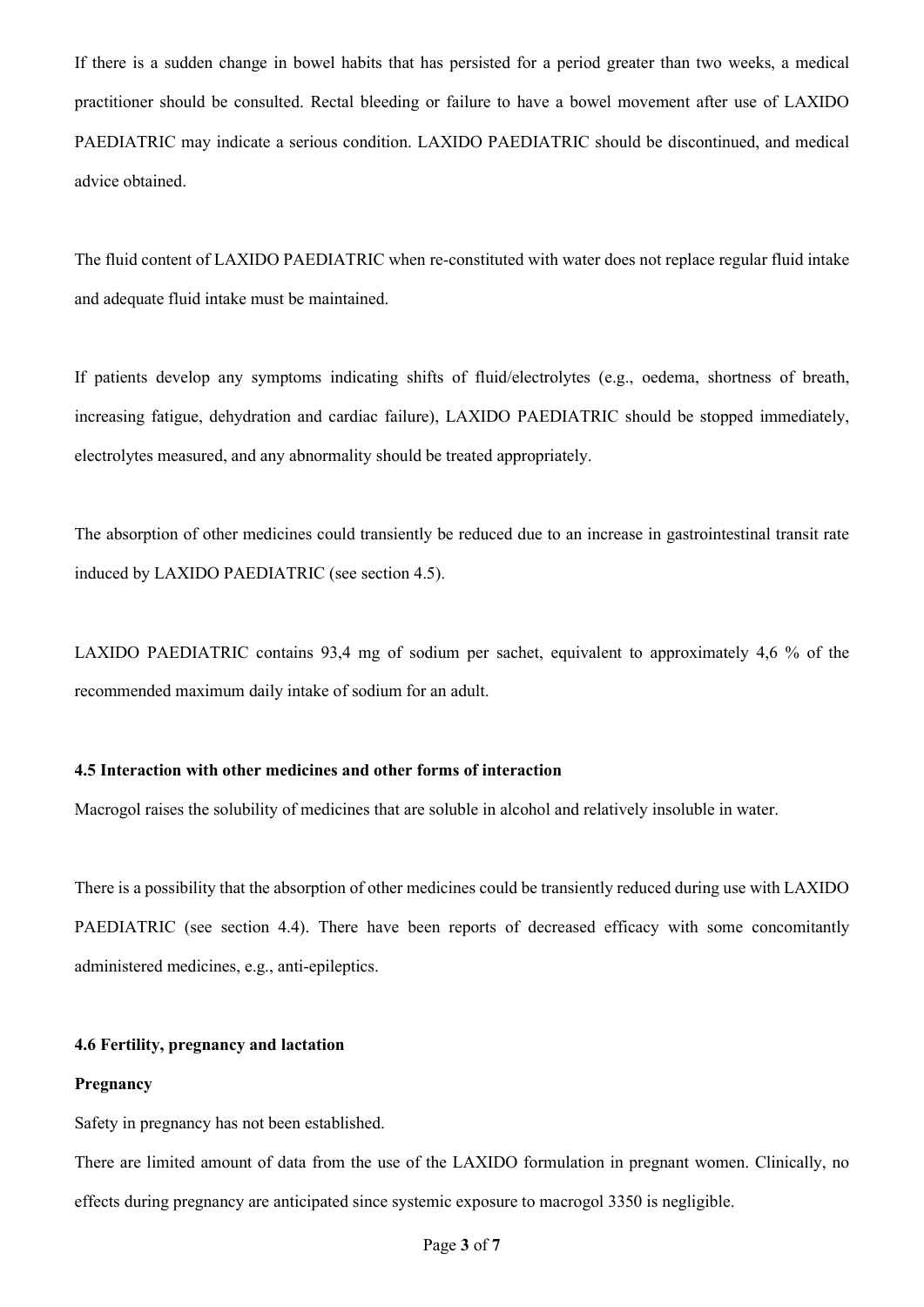# **Breastfeeding**

No effects on the breastfed newborn/infant are anticipated since the systemic exposure of the breastfeeding woman to macrogol 3350 is negligible.

#### **Fertility**

There are no data on the effects of LAXIDO PAEDIATRIC on fertility in humans.

#### **4.7 Effects on ability to drive and use machines**

LAXIDO PAEDIATRIC has no influence on the ability to drive and use machines.

# **4.8 Undesirable effects**

Reactions related to the gastrointestinal tract occur most commonly.

These reactions may occur as a consequence of expansion of the contents of the gastrointestinal tract, and an increase in motility due to the pharmacologic effects of LAXIDO PAEDIATRIC.

In the treatment of chronic constipation, diarrhoea or loose stools normally respond to a reduction in dose.

| <b>System Organ Class</b>          | Frequency     | <b>Adverse Event</b>             |
|------------------------------------|---------------|----------------------------------|
| Immune system disorders            | Less frequent | Allergic<br>reactions            |
|                                    |               | including<br>anaphylactic        |
|                                    |               | reaction                         |
|                                    | Not known     | Dyspnoea and skin reaction       |
|                                    |               | (see below)                      |
| <b>Skin</b><br>and<br>subcutaneous | Not known     | skin<br>Allergic<br>reactions    |
| tissue disorders                   |               | including<br>angioedema,         |
|                                    |               | pruritus,<br>urticaria,<br>rash, |
|                                    |               | erythema                         |
|                                    |               |                                  |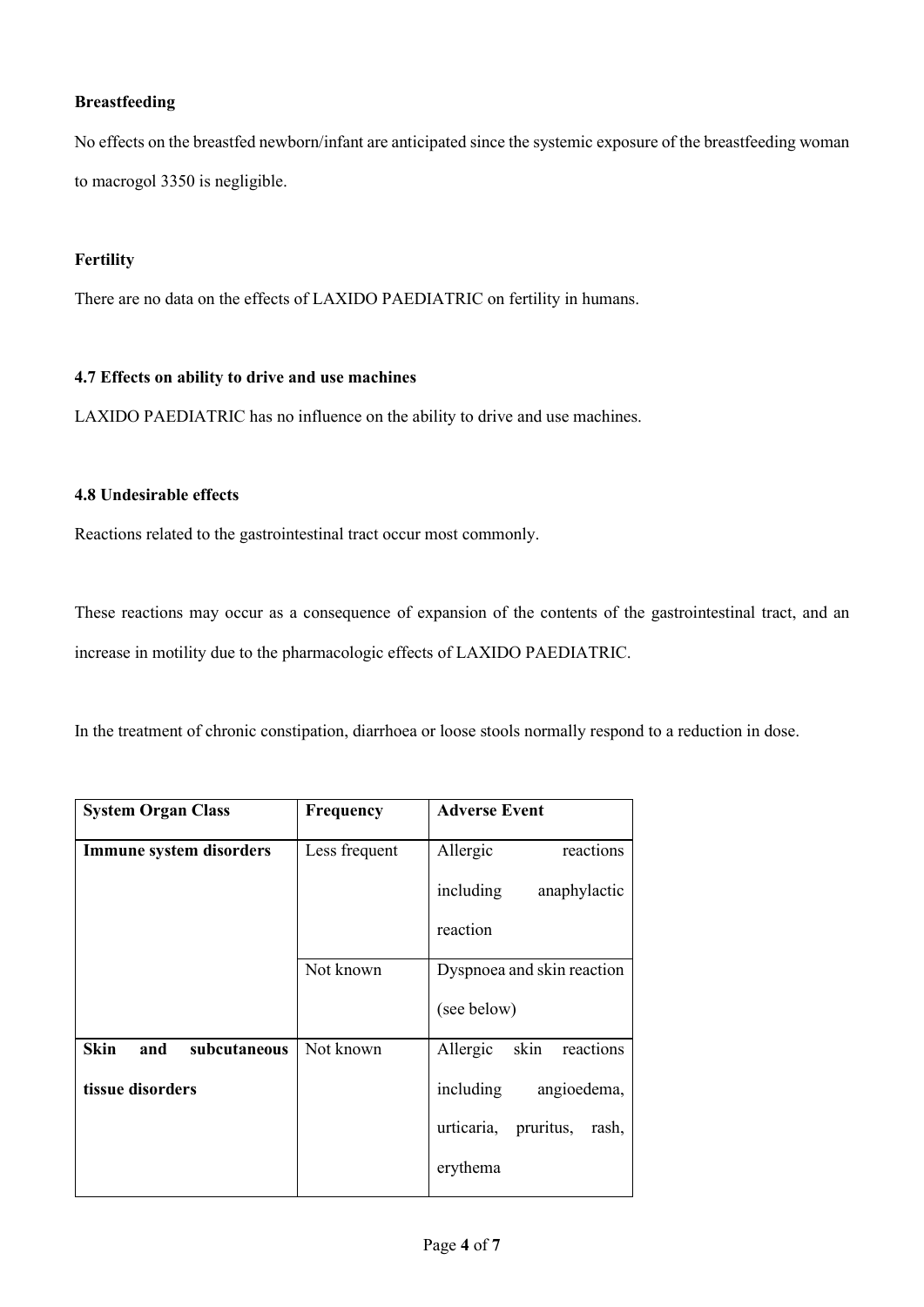| Metabolism and nutrition          | Not known     | Electrolyte<br>disturbances, |
|-----------------------------------|---------------|------------------------------|
| disorders                         |               | particularly hyperkalaemia   |
|                                   |               | and hypokalaemia             |
| <b>Nervous system disorders</b>   | Not known     | Headache                     |
| <b>Gastrointestinal disorders</b> | Frequent      | Abdominal<br>pain,           |
|                                   |               | borborygmi,<br>diarrhoea,    |
|                                   |               | vomiting,<br>and<br>nausea   |
|                                   |               | anorectal discomfort         |
|                                   | Less frequent | Abdominal<br>distension,     |
|                                   |               | flatulence                   |
|                                   | Not known     | Dyspepsia and peri-anal      |
|                                   |               | inflammation                 |
| General<br>disorders<br>and       | Not known     | Peripheral oedema            |
| administration<br>site            |               |                              |
| conditions                        |               |                              |

# *Reporting of suspected adverse reactions*

Reporting suspected adverse reactions after authorisation of the medicine is important. It allows continued monitoring of the benefit/risk balance of the medicine. Healthcare professionals are asked to report any suspected adverse reactions to SAHPRA via the "**6.04 Adverse Drug Reaction Reporting Form**", found online under SAHPRA's publications: https://www.sahpra.org.za/Publications/Index/8

# **4.9 Overdose**

Severe abdominal pain or distension can be treated by nasogastric aspiration. Extensive fluid loss by diarrhoea or vomiting may require correction of electrolyte disturbances.

# **5. PHARMACOLOGICAL PROPERTIES**

# **5.1 Pharmacodynamic properties**

A 11.5 Medicines acting on the gastrointestinal tract. Laxatives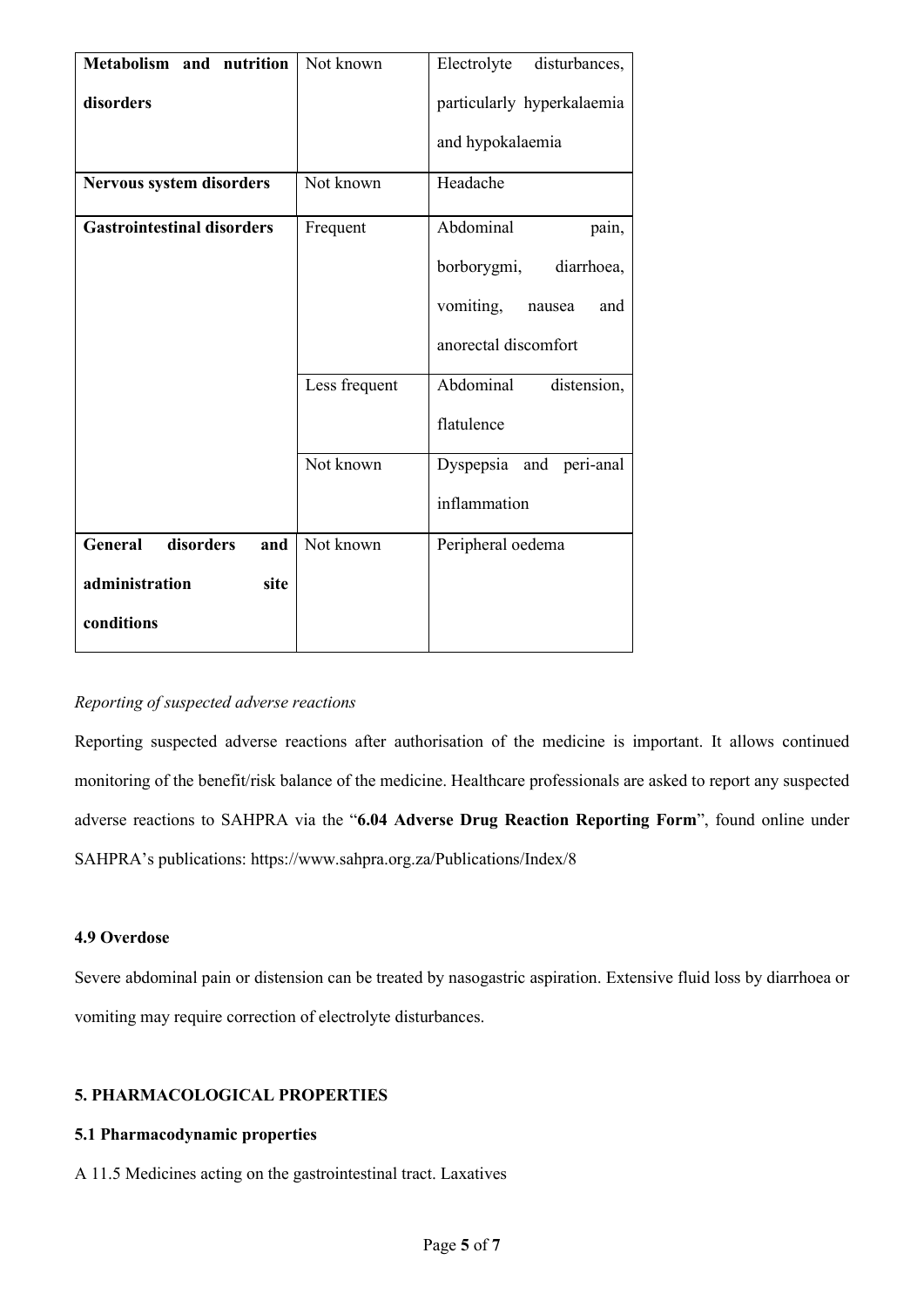Macrogol 3350 acts by virtue of its osmotic action in the gut, which induces a laxative effect. Macrogol 3350 increases the stool volume, which triggers colon motility via neuromuscular pathways. The physiological consequence is an improved propulsive colonic transportation of the softened stools and a facilitation of the defecation. Electrolytes combined with macrogol 3350 are exchanged across the intestinal barrier (mucosa) with serum electrolytes and excreted in faecal water without net gain or loss of sodium, potassium and water.

#### **5.2 Pharmacokinetic properties**

Macrogol 3350 is unchanged along the gut. It is virtually unabsorbed from the gastrointestinal tract. Any macrogol 3350 that is absorbed is excreted via the urine. The laxative action of macrogol has a time course which will vary according to the severity of the constipation being treated.

# **6. Pharmaceutical particulars**

**6.1 List of excipients**

None.

#### **6.2 Incompatibilities**

Not applicable.

#### **6.3 Shelf life**

2 years.

Reconstituted solution: 24 hours.

#### **6.4 Special precautions for storage**

Store at or below 25 °C in its original container.

Reconstituted solution: Store covered in a refrigerator at  $2 - 8$  °C for up to 24 hours. Discard any solution not used within 24 hours after reconstitution.

#### **6.5 Nature and contents of container**